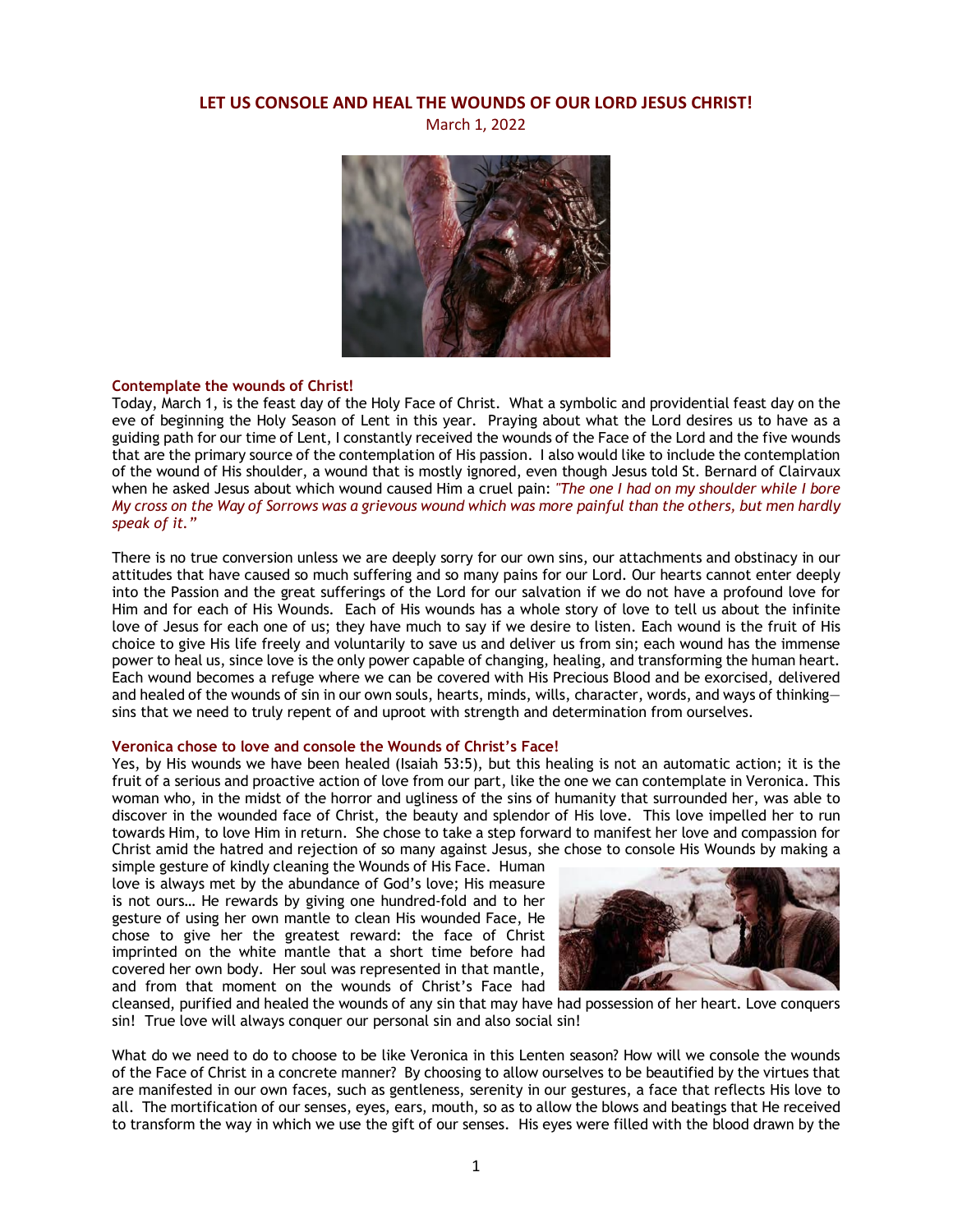crown of thorns piercing his forehead. His eyes could not see beyond what He chose to see. His Blood was the power that permitted Him to see in those who were manifesting hatred, rejection, and the ugliness of sin, the original beauty with which they were created and that His sacrifice was to return to them if they opened their hearts. Therefore, during this Lent, the only way we can console the suffering of His eyes is by transforming the power given to our eyes and ordering our gaze to be a gaze of love; disciplining our eyes to see only what truly belongs to me, to see so as to serve the Lord unconditionally and to serve our sisters and those whom we are called to serve. Our eyes are to be turned outward, meaning that we do not at ourselves but rather look



at the needs of others, just like Our Lady did in Cana. How do we use our eyes? Is curiosity a sin in my eyes? Are our eyes filled with criticism and judgment? Are they being wasted by looking at superficial things instead of using them to read the Word of God and to contemplate Him through reading, studying and looking at the Crucified Lord? There is so much penance to do because of the sins of our eyes. Are they covered in blood like the Lord's? That means, do I allow the Blood of Christ to purify our sense of pride, control, selfishness, and even envy that enter into our hearts

through our eyes? Do we keep silence in our mouth but speak louder with our gestures of complaint, irony, or judgment of others?

## **Is my face healed by the wounds of His Face?**

Is my face a reflection of Our Lady's face? Is it a reflection of the face of Christ? Does my face show the world the power of love and the true beauty of a redeemed soul? Is our face one of peace, serenity, kindness, mature sorrow, and simplicity in gestures? Are my gestures in full harmony with the conversion of heart that we really seek to accomplish? The Wounds of His Face are to transform our own faces since we are called to be a living reflection of the face of Our Lady and of Jesus. Can anybody find Their faces in ours? Only penance and mortification in our eyes and gestures will accomplish this task.

Our ears, created to hear God's voice and the voice of our brothers and sisters, have been tainted by sin. What do we hear? Do we really pay attention when I am being spoken to, or given an instruction? Do I really hear the Lord's Word when is being proclaimed, allowing it to transform the interior realities of our being? Do I listen to what I want, being selective in my hearing? Do I hear what I want to hear, not the truth of what is being said to us? Faith comes by hearing and that means that hearing is a powerful tool to receive and to keep the Word that we receive in our hearts, just like Our Lady. Do we waste our time and our potentiality of hearing by speaking superficial things, or by listening to such, by not really paying full attention when we are being taught or the Truth is being proclaimed to us? Do we want to seek those who will tell me what I want to hear, or do we manipulate the information I communicate to obtain a selfish, self-seeking benefit even if it offends charity?

How do we use the gift of speaking? Is our mouth a channel of peace, wisdom, order, integrity, honesty, and sincerity? Or are our words wasted in superficiality, vanity, pride, rebelliousness, or passive or active resistance? How much penance is necessary for all the words that have demolished others, the community, or the Mystical Body of Christ, instead of building them up. Do we use this power, the power of the Word to allow good and wisdom to edify others, or do we seek attention for ourselves? Do we give a witness of vanity or use our words for self-defense or to blame others for my own faults? The silence of Christ is an exorcism very much needed for all our empty words and those words filled with duplicity. Lent is to be a time of profound silence; we need to quiet the voices of our flesh, the world, and the enemy within us and in the world. Only the silence of Christ in His Passion obtained the greatest victory among the many voices and noises of so many, the voice of sin… His silence crushed the so many vain words, jokes, blasphemies and false witnesses that came out of the mouth of humanity, and still do. Which of those areas in my words need to be exorcised by His powerful silence?

## **The Wound of His Shoulder**

As I mentioned at the beginning of this letter, St. Bernard asked Jesus which was His most painful wound, to which He replied, "the wound of my shoulder, the one caused by carrying the cross throughout the Way of the Cross unto Calvary." The weight of that heavy wood cross was already opening deeply the wounds caused by the cruel scourging of His whole Body. The weight of the Cross opened deeply and wide the wound of his shoulder even hitting His bones. Forgive us, Oh Lord! According to St. Bernard, St. Mathilde and St. Gertrude, Jesus painfully explained that this wound has been ignored by men and they have not prayed or honored this wound that reminds us of the sacrifice of carrying the Cross upon which He would be crucified.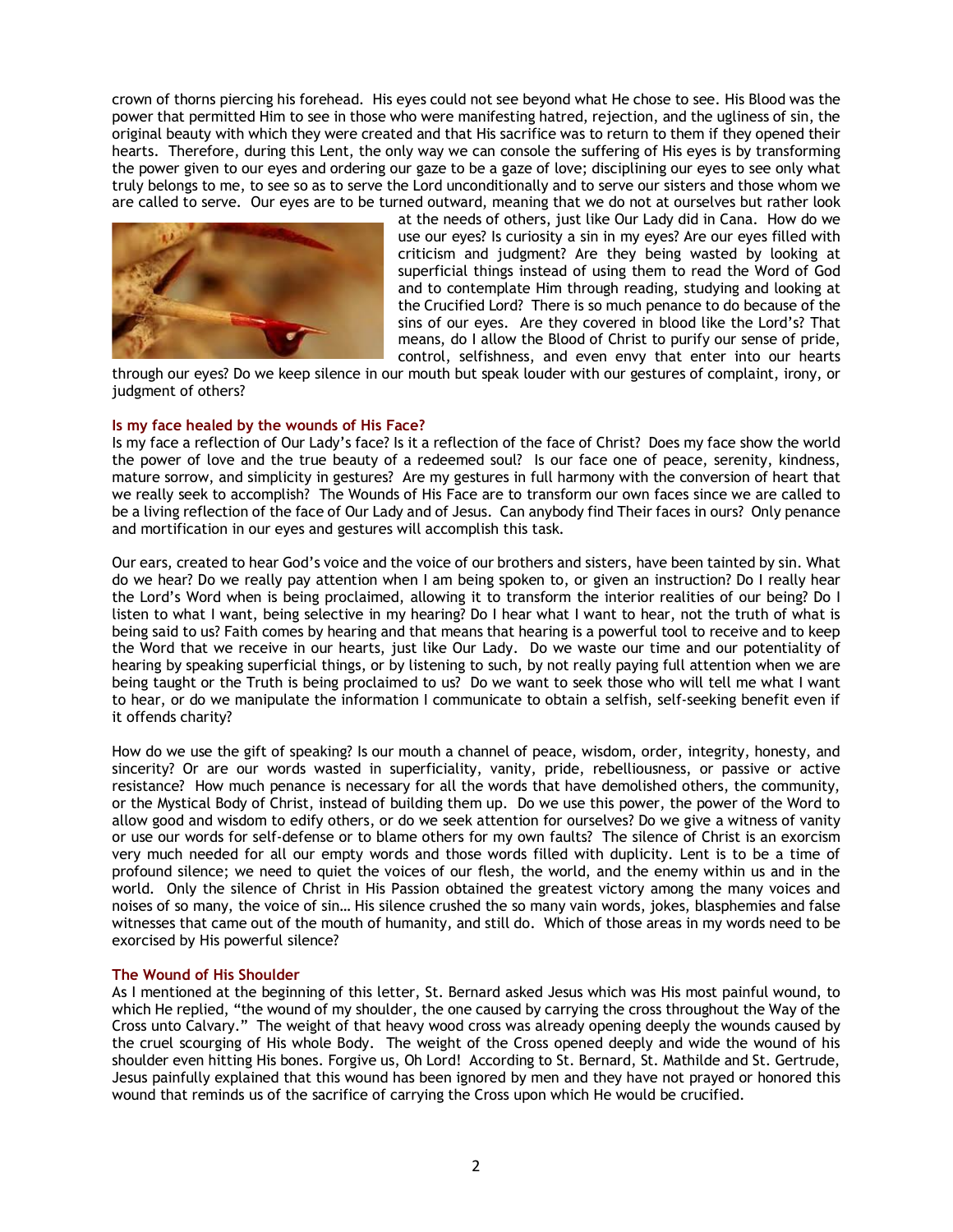Just few months ago, we had the privilege of being in the room of St. Pio where most of his battles with the enemy took place, and where now the relic of his incorrupt heart is kept. To my surprise, I saw exposed an undershirt of the saint with lots of dried blood in the area of the shoulder. I asked the Franciscan Father who was leading us on this private journey into all the important places of Padre Pio, if the saint had the wound of Christ's shoulder. He responded that Padre Pio never spoke about it, but they discovered that he had carried this wound throughout the 50 years that he had born the visible five wounds and that they had come to find out days before his death. Prior to his death, Padre Pio confided to Brother Modestino Fucci at his friary in San Giovanni Rotondo, that his greatest pains happened when took off his shirt. At the time, Fucci believed it to be his chest wounds. When he was later assigned the task of inventorying all the items inside the cell of the late Padre Pio, he noticed his undershirts had blood stains on the right shoulder. That night, Brother Fucci prayed asking Padre Pio for a sign if he truly bore the shoulder wound of Christ. At 1 A.M., he awoke with an excruciating pain in his right shoulder and the room was filled with the



aroma of flowers, the sign Padre Pio's spiritual presence, and he heard a voice call out*: "This is what I had to suffer!".* Only one person knew, from the words of Padre Pio himself, about this wound that he also carried in his body: St. John Paul II. While still Fr. Wojtyla, he visited Padre Pio and asked the question about which wound was most painful for him -– much like the way that Saint Bernard had asked Christ. Father Wojtyła expected that it was Padre Pio's chest wound, but just as Christ told Saint Bernard, the saint replied: *"It is my shoulder wound, which no one knows about and has never been cured or treated."*

What does this wound have to deliver us from? The lack of radicality in the following of Christ. When Jesus called the disciples, called us, he said: *"Whoever wants to be my disciple must deny themselves and take up their cross and follow me."* (Lk 9:23) How do we live this calling to follow Christ in fidelity and in total disposition to carry our daily crosses in the same way that He carried His Cross for us? He never called attention to this cruel wound….. It is hard to imagine what it means to have a heavy cross laid and rub upon an open wound; and to fall, be thrown to the ground with the cross hitting that wound over and over. How much repentance is necessary for our lack of true discipleship, for the many ways, even subtly, that we refuse to carry the cross that the Lord presents to us through events or situations of life. How many times do we want others to carry our crosses instead of having enough love to embrace my own? How many times have we called a simple difficulty, an opposition to our will, or small persecutions a "cross"? How are we so prompt to use the word "cross" for the sufferings that we have caused ourselves because of our own sins, wrongful behavior, imprudence, lack of charity and even by a demeanor that is rejected by others? How much we carry in our hearts, like resentment, because someone did not treat us the way we expected or we wanted?

To carry the cross is a condition for being a disciple of Jesus. To deny ourselves is the path marked by this discipleship. How do we deny ourselves? How do we postpone our own interests for the common good? How do we resist changes when our plans are changed by circumstances? How attached are we to ourselves in all dimensions, instead of denying or forgetting about ourselves? Are we even capable of truly denying ourselves or do we enter into frustration, sadness, anger or rebelliousness when I am called to deny myself? Are we really radical in our following of Christ? Do we settle very comfortably in our life with the Lord even when is a life that is not truly radical and coherent with our calling? And if we carry our crosses, do we do it in silence? Do we know how to suffer without complaining or murmuring alone or with others? Are we willing to carry the cross to the point that it opens wide the wound of our shoulder? Or do we leave it as soon as it bothers us somehow? How can we truly console this wound? – by carrying our crosses as true disciples.



The wound on His shoulder has much to say to us and I hope we are willing to listen. Hear the cracks of the sound of the wood on His bones…. Hear the ripping, the rending of His human flesh at the weight of the Cross. Let that sound bring us to contrition and repentance for our lack of truly carrying with dignity and integrity the crosses He permits us to carry in our lives. Yes, we have many questions that should pierce our hearts, especially when we have not contemplated with humble and pure hearts the sufferings of His Sacred Wounds. This wound, the one of His Shoulder, has been ignored, Jesus said… I wonder if this is the only wound that has been ignored, or if because we do not want to pay the price that love demands, we are somehow ignoring the reality of each of His wounds. The sacred wound of His Shoulder teaches us

to carry in silence the burdens of our lives, inconveniences and difficulties we find in our ministries… Lord,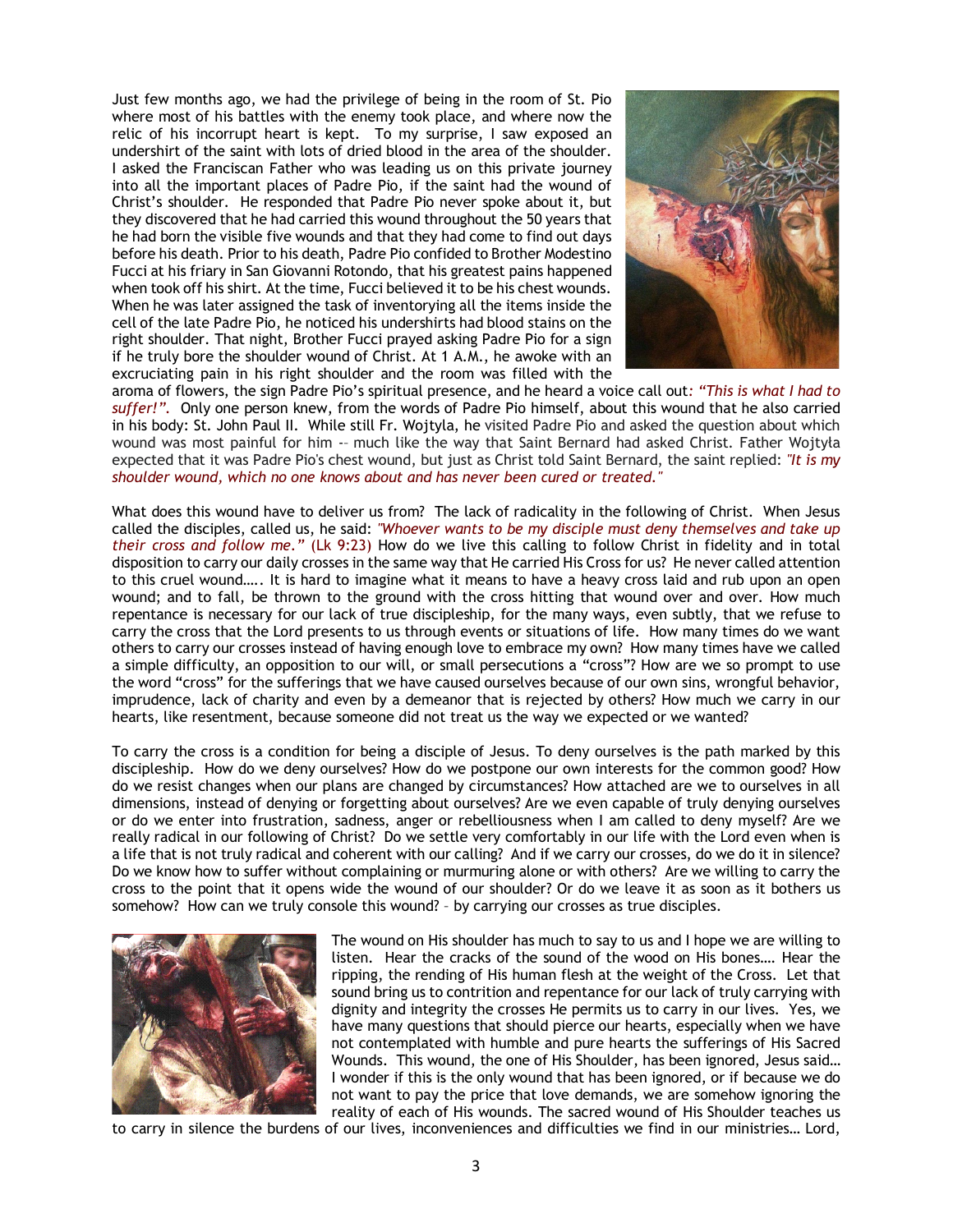you know the heavy burdens that sometimes we need to carry to fulfill your plan of salvation. Give us fidelity and fortitude to carry them and not run away from them, not to abandon them or to carry anger in our hearts because we have to carry the d heavy weight of those burdens that our lives bring about.

## **The Wounds of His Hands**

Jesus' hands were so small in Bethlehem… so small that they could hold the finger of Our Lady and the finger of St. Joseph. Who could imagine that those were the hands that created all things and that now were going



to be used to touch, to heal, to free, to deliver, to protect and to save humanity? How would His hands touch the face of Our Lady and touch the beauty of Her immaculate being? How many times did His hands touch the face of His virginal father and discover the beauty of a man totally given in generous love for His Mother and for Him? How many times did He touch the hands of St. Joseph the carpenter who brought bread to the table of the Holy Family by the integrity of his hard work? How did Jesus use His hands to learn the trade and work with His earthly father, like any human person; His hands built furniture that belonged to families in Nazareth; his hands carried wood for St. Joseph's carpentry.

*These same hands would spend His time on earth doing good: his hands healed the sick, the blind, the paralyzed, the bleeding woman, the mute…. His hands raised the dead and exorcised the possessed. His hands multiplied the bread and the fish to feed thousands of hungry people. His hands humbly washed and dried the feet of His apostles; His hands held the bread and the wine that would be transformed into His Blood and His Body, the new covenant for the salvation of all. His hands blessed… His hands put back the ear of his enemy when it was cut by Peter's sword. His hands were cuffed like a criminal, scourged, crushed, and his hands received the wooden cross that He would have to carry to be crucified. With His hands he received the instrument of our salvation: the Cross.* 

*He held on to the Cross… He embraced it with His hands; He held His whole being to the Cross without ever letting it go… never renouncing it… and when they called upon the Cyrene to help him, He did not separate from the Cross, He also carried it with him. His bloody hands were touching the streets of Jerusalem, like He had touched every sick and possessed person. He was touching the earth… the streets of humanity, to heal the many paths of history—past, present and future—with the power of His Precious Blood.* His hands touched the face of His Mother when they encountered… the first face to be touched with the sacrificial Blood of the Lamb… because She was the Mother of the Lamb, who was consenting to His sacrifice for the salvation of many. His hands, almost without any strength, continued to climb Mount Calvary where they would be nailed to the cross, nailing the hands of the One that came to give us freedom. Yes, he had to be enslaved, nailed to the cross, to deliver us from all our attachments and all the nails that keep us enslaved to our sins, imperfections, and vices.

What did He think when He heard the sound of the nails and the hammer? Did He remember His time with His virginal father in the carpentry? They used nails to build… Sin, represented in those driving the nails into Him, were using the nails to break Him, to attach Him to the cross. How do we console the wounds of His Hands? By using them with the same purpose with which He used them: to serve unconditionally; not to grasp or possess, but to freely touch, give and heal. Do we use our hands with the same humble disposition of service?

Or do we use them to possess things, people, positions, power, control, or riches? Do we use our hands to touch the sufferings of humanity, or do we preserve them in selfishness? Do we use our hands to work hard, or do we see this work as stifling our freedom and comfort? Do we understand that our hands are to build and create something good, not to destroy or to be used in mediocrity?

Are our hands nailed by the slavery of our own sins? Do we enslave the work of the Lord and Our Lady because of our lack of conversion? Do we free His hands and the hands of Our Lady to go



about the urgent need of building a world of peace and love, truth and life, or are our hands too busy being used for the things we like to do, when we like to do them and for or with whom we like to do them?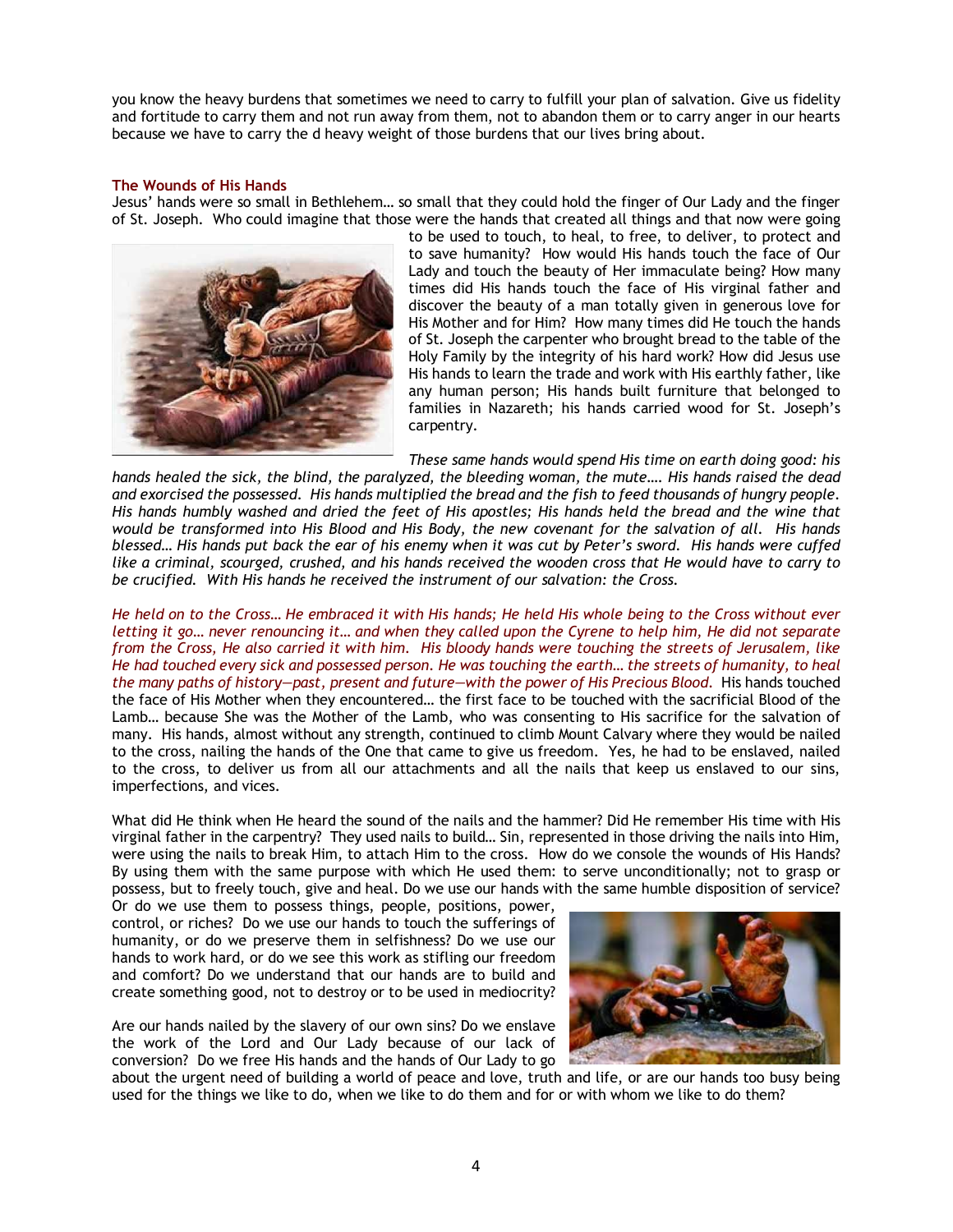Are our hands restrained by our lack of inner freedom? Are our hands scourged by the sins of laziness and pride? Are our hands nailed to the ways of the old self? Are our hands those of constant, simple, humble and

unconditional service without counting the cost or the price we have to pay? Lord, forgive us for not kissing your wounded hands with the sincerity of our service, for not being servants according to your heart and your hands. For the times when we have complained about our work, our lack of time, the many things we have to do, when you call us to be co-creators with the work of your hands. Forgive us Lord, for the times that we have not sung a Magnificat for the many things you do for us with the power of your hands and the things you do through us with the simplicity of our hands. Forgive us, Mother, when we have not been attentive to the movements of your hand receiving all the graces that you communicate, or when we have not fixed our eyes to your finger, to know where you need us to open fountains of grace, as you did with Sr. Bernadette.



## **The Wounds of His Feet**

*"How beautiful on the mountains are the feet of those who bring good news, who proclaim peace, who bring good tidings, who proclaim salvation, who say to Zion, "Your God reigns!" (Is 52:7)*

In the womb of Our Lady, the little feet of Jesus were placed on the mountain of humanity, bringing the good news of salvation. From the first moment of His birth, due to the sin of humanity, His little feet began journeying through so many places—exile, persecution, etc. Wherever He went, God was among the people in silence but in power, in the redeeming power of salvation. Then, in Nazareth when they could finally return, He walked among the people; He was one of them. He went to the synagogue, He served, He worked, He visited the children and families… He went to bring food to His virginal father, helped His Mother carry the water back home from the well…. How can we imagine all the places where His feet went?

All we know is that He walked a lot in His public ministry, from one place to another bringing the good news of the Kingdom of God: teaching in all the synagogues, walking through the desert, walking to be away in prayer and solitude, walking to meet the multitudes, walking and calling His disciples by name, teaching them while they walked… going all around the Sea of Galilee, even walking on the water… walking in the midst of the storm to calm it; walking among the realities of humanity to touch and to heal, to teach, and to deliver with the power of His Truth and the power of His Divinity. Christ's way was to walk whenever and wherever He needed to go, or where others needed Him. This is so connected to the mission of the Visitation of Our Lady, going in haste to where She was needed. Like St. Joseph also, getting up in the middle of the night and walking through the desert to save the Mother and the Child. Christ lived walking to announce the good news of His Father's love, the good news of the Kingdom of God, proclaiming salvation to all… that God had become man and had dwelt among them. He lived walking to teach the truth about love, discipleship, holiness and mission. He walked to so many places and He walked a lot to go to where humanity needed Him.

He walked to Jerusalem knowing the sufferings that awaited Him there… He walked to His Passion with determination and obedience to the Father's will and with love for us, to save us through His death and resurrection. He walked to the Sanhedrin to be judged by men with false testimonies; He walked to the prison and to the hole through which He was thrown into the dungeon; He walked to the place of His scourging; He walked totally bound with chains to hear the verdict of the enraged people. He walked with the Cross on His shoulder to the place of His martyrdom. He walked out of the tomb by the power of His resurrection; He walked to meet His Mother and Mary Magdalene outside the tomb, and then went to the Cenacle to appear to the apostles; He asked them to go to Galilee where He would walk with them, reminding them of the grace of the beginning.

Jesus always walked because "beautiful on the mountains are the feet of those who bring good news" of salvation. But His feet were nailed to the Cross!... Nailed so as to immobilize Him. Yes, evil did not want Him walking, did not want Him proclaiming the good news of salvation to many. The devil did not want him free to walk, just as he does not want us to be free to walk and bring about the good work the Lord has entrusted to us to accomplish. How can we console the wounds of His feet? How can we not nail down His work by our own lack of movement? Are we attached to one place, one mission, to a certain people? Are we intrepid like Our Lady and always ready to go whenever and wherever the Kingdom of God needs

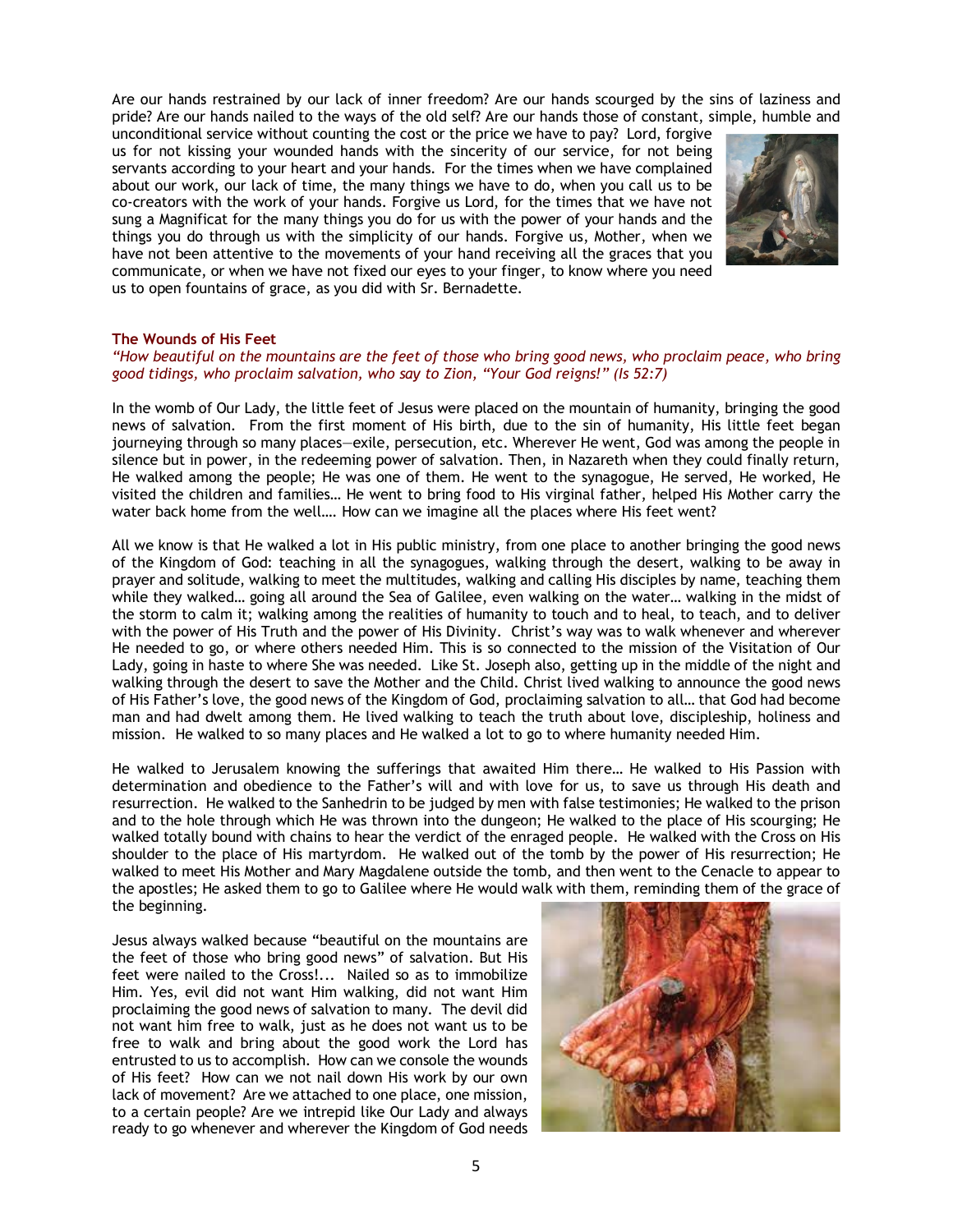me? Are our feet nailed down by our own caprices and self-will? Are our feet immobilized by our own comfort and control? Jesus and Our Lady have always asked us to be free to go anywhere at any time. Are we ready to simply pack and go wherever they need us to go, to the new place in the geography of Their designs? Do we go in simplicity, or does a drama take place in our hearts when we are sent across the mountains and oceans to bring the good news? We have so much to ask forgiveness for! His feet were nailed because Satan was bothered by His walking through all the places, He needed to go…. Are we allowing Satan to nail us down through our own attachment to places, missions or people? We need to ask the Lord true forgiveness when His missionary mandate has not been fulfilled because our feet are tied and nailed by ourselves. When the enemy wants to nail us, we need to be ready to wisely and opportunely fulfill the words of Jesus in Mark 6:11: *"And if any place will not welcome you or listen to you, leave that place and shake the dust off your feet as a testimony against them."* What if we are the ones resisting the movement? Would Jesus shake His sandals and give the grace to someone else? His work will be realized with us if we are ready to go across the mountains and move; if we are always ready to go wherever He may need us. Let us ask forgiveness for the ways we have allowed our feet to be nailed by our own fault. We have so much to meditate upon and examine with true contrition our willingness to walk as He did to bring the salvation of the Lord to many.

## **The Wound of His Heart**

*"One soldier thrust a lance into His Heart and immediately blood and water flood out…."* The eyewitness to this sorrowful event that gave us so much life calls us to *"look upon him whom they have pierced."*

Jesus took on our human nature; He took a human body, face, hands, feet, sentiments, love, thoughts... He had a human heart. He loved us with divine and human love; and St. John says in his Gospel chapter 13 that He loved us to the extreme. Love, true love, can only love in that way. Love has no limits in its selfgiving, in its own oblation. The only limits to love we will find in our hearts are the ones we impose on it. Jesus did not close His Heart at the rejection, envy, traps, abandonment, betrayals, persecution, denials, etc, that he experienced throughout His life on earth. His love was above the deluge of evil; the ark of His Heart was over those muddy waters and was never tainted or diminished.



Love that is not willing to suffer is not worthy to be called love; love that is not constantly giving life becomes sterile and enclosed in itself, becoming dried-up and meaningless. Love is willing to give its own life for those it is to save, to protect,

or to whom it is to give life by its self-donation. Love is the reason of the Cross and the Cross is the greatest symbol of love. Therefore, the Cross and Jesus crucified must be the source of our constant contemplation so as to sit at the school of love that is lived and given to the extreme. Do we spend time in prayer contemplating the wounds, the sufferings of love that Jesus endured on the Cross? All the saints have given us examples that it is only contemplating the Passion that we are delivered from our own sins, self-preservation and lack of generous love. Without contemplating His Sacred Wounds, our wounds created by our own sin or the sins of others, will not be able to be heal. We are called to contemplate the One who was pierced, not to contemplate ourselves. How much do we dwell in our past wounds instead of walking towards the Cross and uniting our wounds and sufferings to His to give them purpose and fecundity?

Jesus loved us to the extreme! Have we learned to love in this way? Is love a word that we use indiscriminately or lightly but without truly intending to live all the consequences that love will lead us to or demand from us? Are we willing to stand at the foot of the Cross in fidelity to Jesus, to His love and to His sufferings, or are we seeking to stay away, walk at a distance from the sorrowful mysteries of our own lives and not embrace them with the same love with which Jesus embraced His?

He loved us to the extreme! This is the only kind of love that will continue to give life in spite of any obstacle, opposition, and even death…. Love like this will continue to give the graces of salvation even after death. Are we so sensitive that we react to any difficulty creating unnecessary drama or issues, calling undue attention to our participation in the Cross of Christ? Are we before the Cross in reverent silence, so as to hear the few words that Jesus was able to utter from the Cross? Those words were the culmination of His work of salvation. Yes, after all we have done to Him, He was thinking of us while He was on the Cross. Do I think of others, beginning with our own religious family or our family when we are experiencing the sorrowful power of the Cross? Do we keep silence before the Crucified One like Our Lady, the Mother of the Redeemer, the Mother of the Crucified One? Do we keep the silence of St. John, whose silence allowed him to be an eyewitness with a deep contemplation of the mystery of the One who was pierced? The silence of St. Mary Magdalene was a reparation for all the words she had said in her life, which meant nothing to her as she stood in contemplation